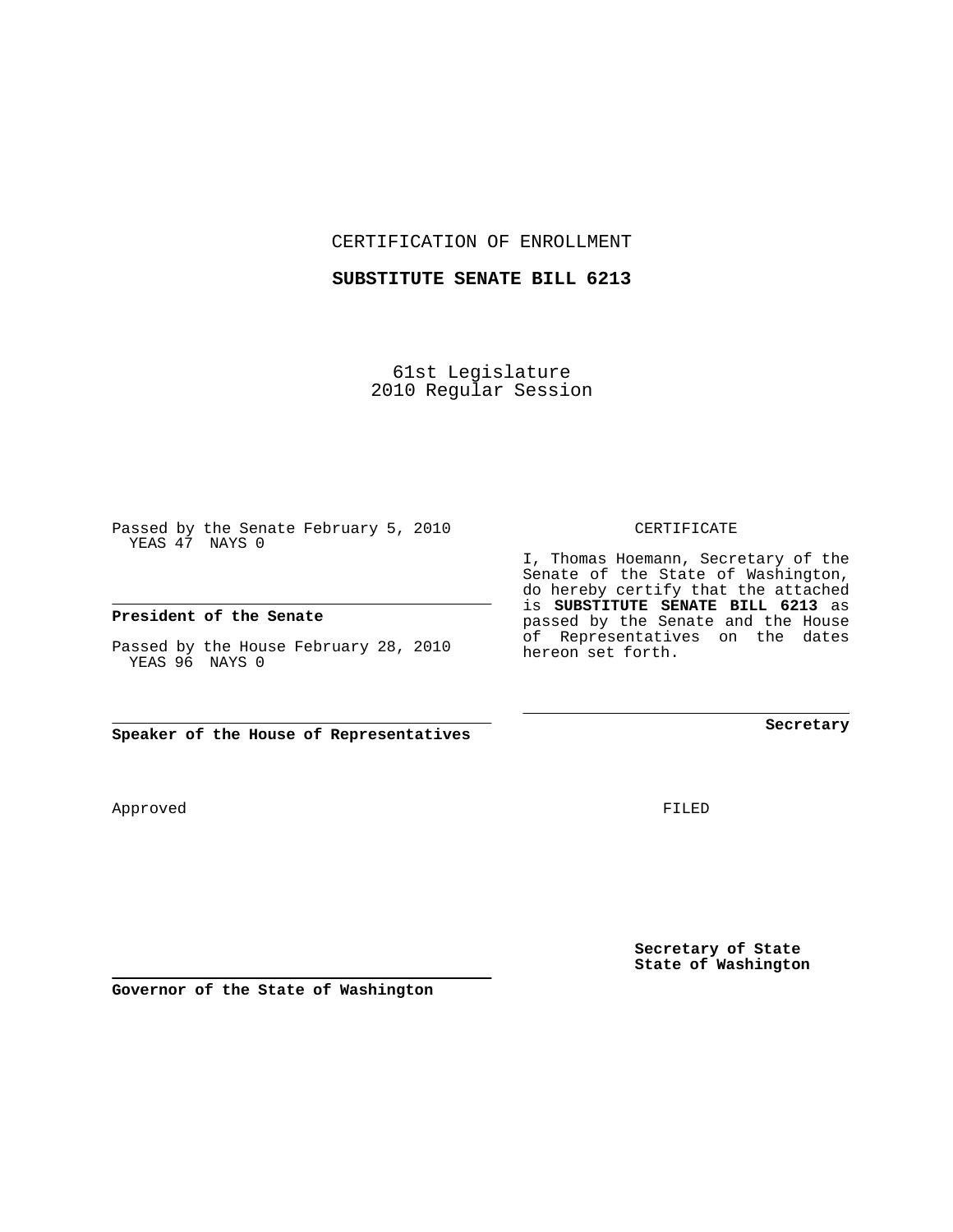## **SUBSTITUTE SENATE BILL 6213** \_\_\_\_\_\_\_\_\_\_\_\_\_\_\_\_\_\_\_\_\_\_\_\_\_\_\_\_\_\_\_\_\_\_\_\_\_\_\_\_\_\_\_\_\_

\_\_\_\_\_\_\_\_\_\_\_\_\_\_\_\_\_\_\_\_\_\_\_\_\_\_\_\_\_\_\_\_\_\_\_\_\_\_\_\_\_\_\_\_\_

Passed Legislature - 2010 Regular Session

**State of Washington 61st Legislature 2010 Regular Session**

**By** Senate Transportation (originally sponsored by Senators Haugen and Swecker; by request of Utilities & Transportation Commission and Washington State Patrol)

READ FIRST TIME 01/20/10.

 1 AN ACT Relating to vehicles at railroad grade crossings; and 2 amending RCW 46.61.350.

3 BE IT ENACTED BY THE LEGISLATURE OF THE STATE OF WASHINGTON:

 4 **Sec. 1.** RCW 46.61.350 and 1977 c 78 s 1 are each amended to read 5 as follows:

6  $($   $($   $($   $+$   $)$  The driver of any motor vehicle carrying passengers for hire, 7 other than a passenger car, or of any school bus or private carrier bus 8 carrying any school child or other passenger, or of any vehicle 9 carrying explosive substances or flammable liquids as a cargo or part 10 of a cargo, before crossing at grade any track or tracks of a railroad, 11 shall stop such vehicle within fifty feet but not less than fifteen 12 feet from the nearest rail of such railroad and while so stopped shall 13 listen and look in both directions along such track for any approaching 14 train, and for signals indicating the approach of a train, except as 15 hereinafter provided, and shall not proceed until he can do so safely. 16 After stopping as required herein and upon proceeding when it is safe 17 to do so the driver of any said vehicle shall cross only in such gear 18 of the vehicle that there will be no necessity for changing gears while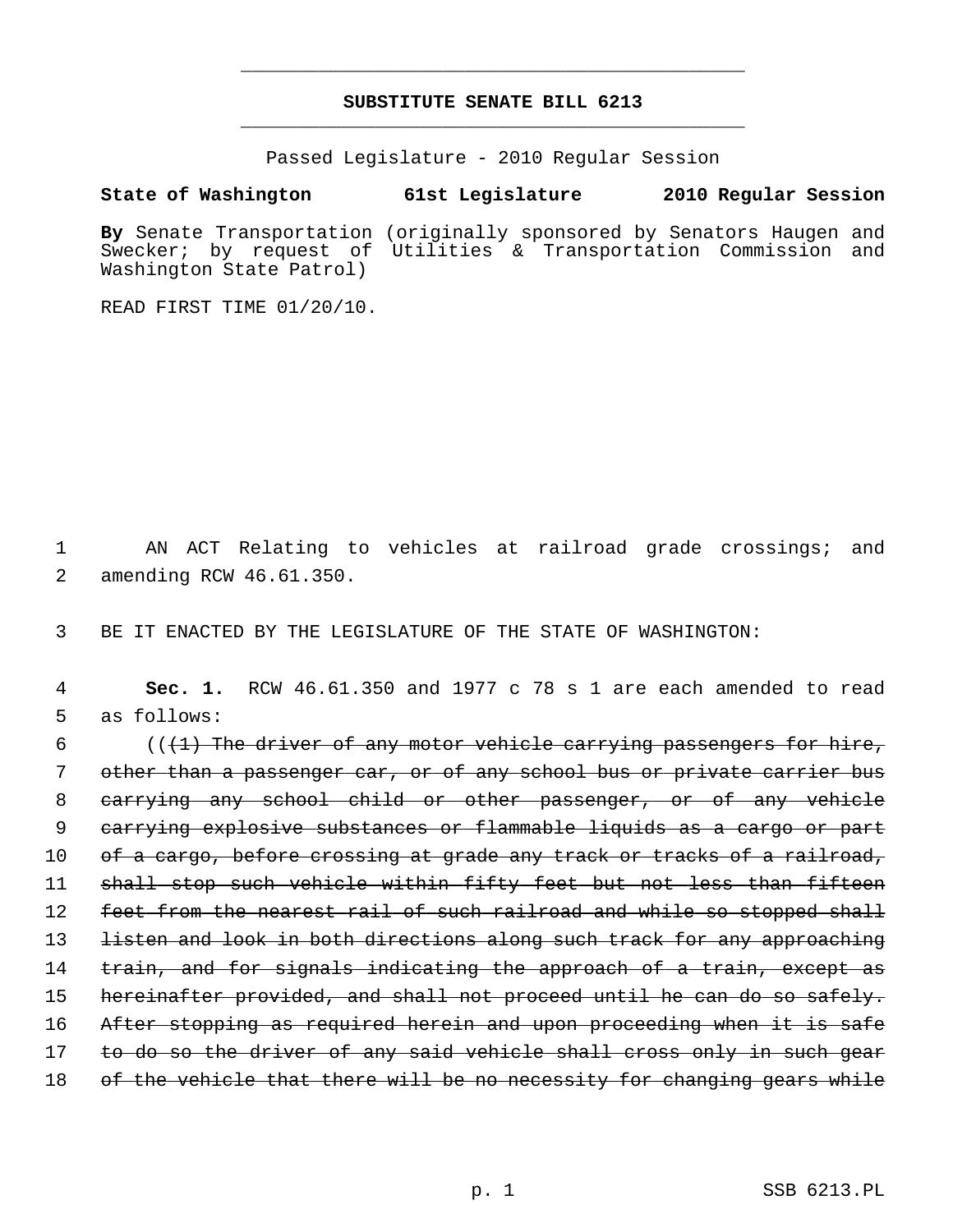traversing such crossing, and the driver shall not shift gears while 2 crossing the track or tracks.  $(2)$  This section shall not apply at: (a) Any railroad grade crossing at which traffic is controlled by 5 a police officer or a duly authorized flagman; (b) Any railroad grade crossing at which traffic is regulated by a 7 traffic control signal; 8 (c) Any railroad grade crossing protected by crossing gates or an alternately flashing light signal intended to give warning of the 10 approach of a railroad train; (d) Any railroad grade crossing at which an official traffic 12 control device as designated by the utilities and transportation commission pursuant to RCW 81.53.060 gives notice that the stopping 14 requirement imposed by this section does not apply.)) (1)(a) The driver of any of the following vehicles must stop before the stop line, if present, and otherwise within fifty feet but not less than fifteen feet from the nearest rail at a railroad grade crossing unless exempt under subsection (3) of this section: (i) A school bus or private carrier bus carrying any school child 20 or other passenger; (ii) A commercial motor vehicle transporting passengers; (iii) A cargo tank, whether loaded or empty, used for transporting any hazardous material as defined in the hazardous materials regulations of the United States department of transportation in 49 C.F.R. Parts 107 through 180 as it existed on the effective date of this section, or such subsequent date as may be provided by the state patrol by rule, consistent with the purposes of this section. For the purposes of this section, a cargo tank is any commercial motor vehicle designed to transport any liquid or gaseous materials within a tank that is either permanently or temporarily attached to the vehicle or the chassis; (iv) A cargo tank, whether loaded or empty, transporting a commodity under exemption in accordance with United States department of transportation in 49 C.F.R. Part 107, Subpart B as it existed on the effective date of this section, or such subsequent date as may be provided by the state patrol by rule, consistent with the purposes of this section;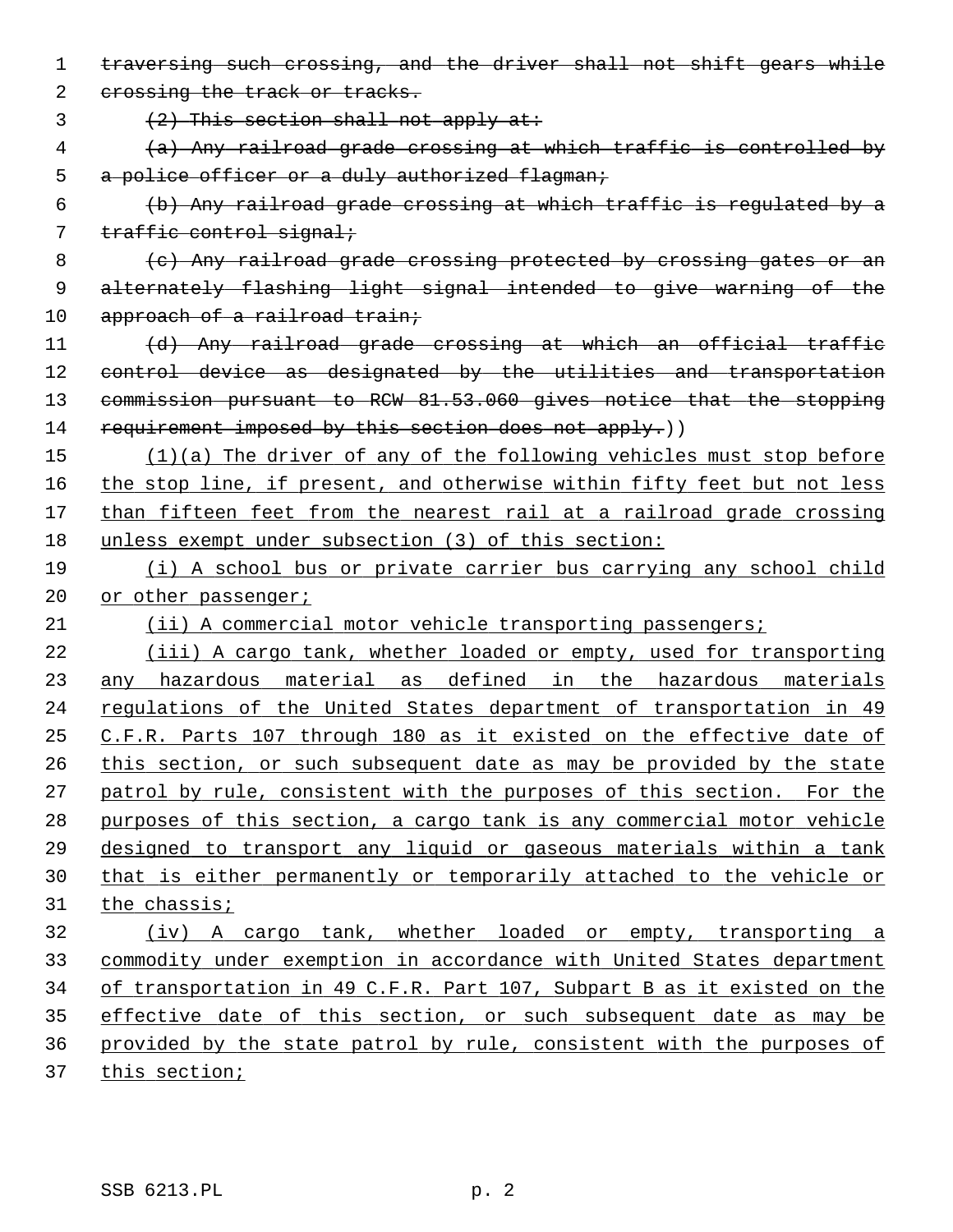| 1  | (v) A cargo tank transporting a commodity that at the time of           |
|----|-------------------------------------------------------------------------|
| 2  | loading has a temperature above its flashpoint as determined by the     |
| 3  | United States department of transportation in 49 C.F.R. Sec. 173.120 as |
| 4  | it existed on the effective date of this section, or such subsequent    |
| 5  | date as may be provided by the state patrol by rule, consistent with    |
| 6  | the purposes of this section; or                                        |
| 7  | (vi) A commercial motor vehicle that is required to be marked or        |
| 8  | placarded with any one of the following classifications by the United   |
| 9  | States department of transportation in 49 C.F.R. Part 172 as it existed |
| 10 | on the effective date of this section, or such subsequent date as may   |
| 11 | be provided by the state patrol by rule, consistent with the purposes   |
| 12 | of this section:                                                        |
| 13 | (A) Division 1.1, Division 1.2, Division 1.3, or Division 1.4;          |
| 14 | (B) Division 2.1, Division 2.2, Division 2.2 oxygen, Division 2.3       |
| 15 | poison gas, or Division 2.3 chlorine;                                   |
| 16 | (C) Division 4.1 or Division 4.3;                                       |
| 17 | (D) Division 5.1 or Division 5.2;                                       |
| 18 | (E) Division 6.1 poison;                                                |
| 19 | Class 3 combustible liquid or Class 3 flammable;<br>(F)                 |
| 20 | $(G)$ Class 7;                                                          |
| 21 | $(H)$ Class 8.                                                          |
| 22 | While stopped, the driver must listen and look in both<br>(b)           |
| 23 | directions along the track for any approaching train and for signals    |
| 24 | indicating the approach of a train. The driver may not proceed until    |
| 25 | he or she can do so safely.                                             |
| 26 | (2) After stopping at a railroad grade crossing and upon proceeding     |
| 27 | when it is safe to do so, the driver must cross only in a gear that     |
| 28 | permits the vehicle to traverse the crossing without changing gears.    |
| 29 | The driver may not shift gears while crossing the track or tracks.      |
| 30 | This section does not apply at any railroad grade crossing<br>(3)       |
| 31 | where:                                                                  |
| 32 | (a) Traffic is controlled by a police officer or flagger.               |
| 33 | A functioning traffic control signal is transmitting a green<br>(b)     |
| 34 | light.                                                                  |
| 35 | The tracks are used exclusively for a streetcar or industrial<br>(c)    |
| 36 | switching purposes.                                                     |
| 37 | (d) The utilities and transportation commission has approved the        |